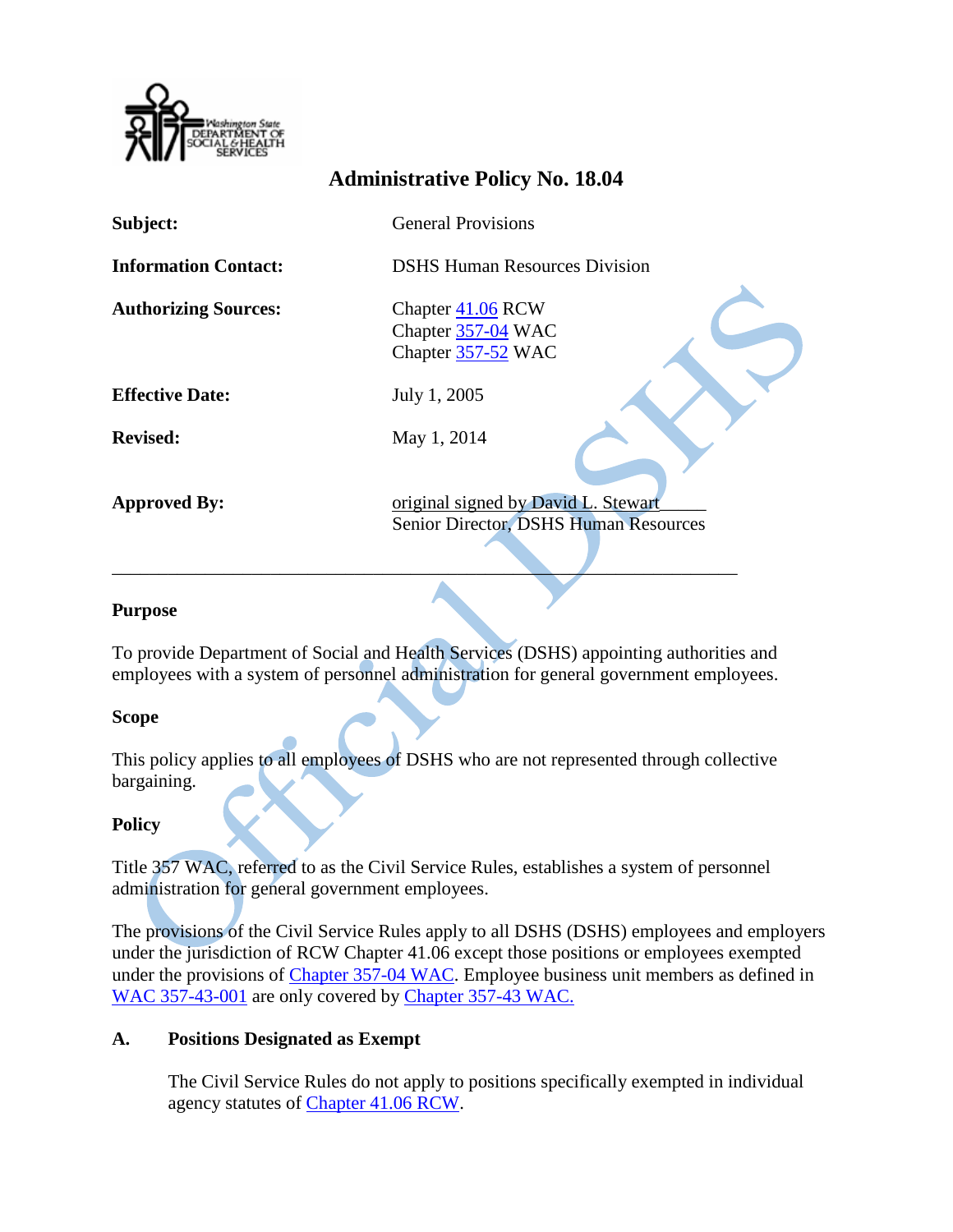The Governor's Office approves the establishment of new exempt positions from the Governor's Exempt Pool. The Director, of State Human Resources may provide additional exemptions for general government positions through normal Director's meetings.

- 1. An employee holding a classified position has the following rights if his or her position is exempted from Civil Service Rules:
- a. If the employee previously held permanent status in another classified position, the employee has the right to return to a position in the highest class of position previously held, or to a position of similar nature and salary.
- b. The employee may appeal the exemption of the position.
- 2. Any employee with permanent status in a classified position who accepts an appointment in an exempt position has the right to return to classified service if the employee was not terminated from the exempt position for gross misconduct or malfeasance. The employee has the right to return to the highest class of position in which he or she previously held permanent status or to a position of similar nature and salary.

### **B. Exempt Salaries**

Salaries are reviewed and approved within DSHS. Actions taken to establish or revise exempt salaries must meet the provisions outlined in [RCW 41.06.152.](http://apps.leg.wa.gov/rcw/default.aspx?cite=41.06.152)

### **C. Delegation of Authority:**

The Secretary of DSHS may delegate the responsibilities and duties of an appointing authority including the authority to appoint, transfer, layoff, reduce, dismiss, suspend, or demote employees. (DSHS [Administrative Policy 4.05\)](http://asd.dshs.wa.gov/RPAU/documents/Admin-Policy/04-05.htm)

- 1. Authority may only be delegated to individuals in positions reporting directly to the Secretary, Service and Enterprise Support Administration, or individuals who are the head of the major subdivisions within DSHS.
- 2. The delegation of authority must be in writing.

## **D. Civil Service Rules and Other State and Federal Laws**

DSHS managers and employees must comply with the Civil Service Rules unless doing so violates state or federal laws, such as:

- 1. The Federal Fair Labor Standards Act and the Washington State Minimum Wage Act.
- 2. The Federal Americans with Disabilities Act of 1990 and Washington state laws pertaining to persons with disabilities.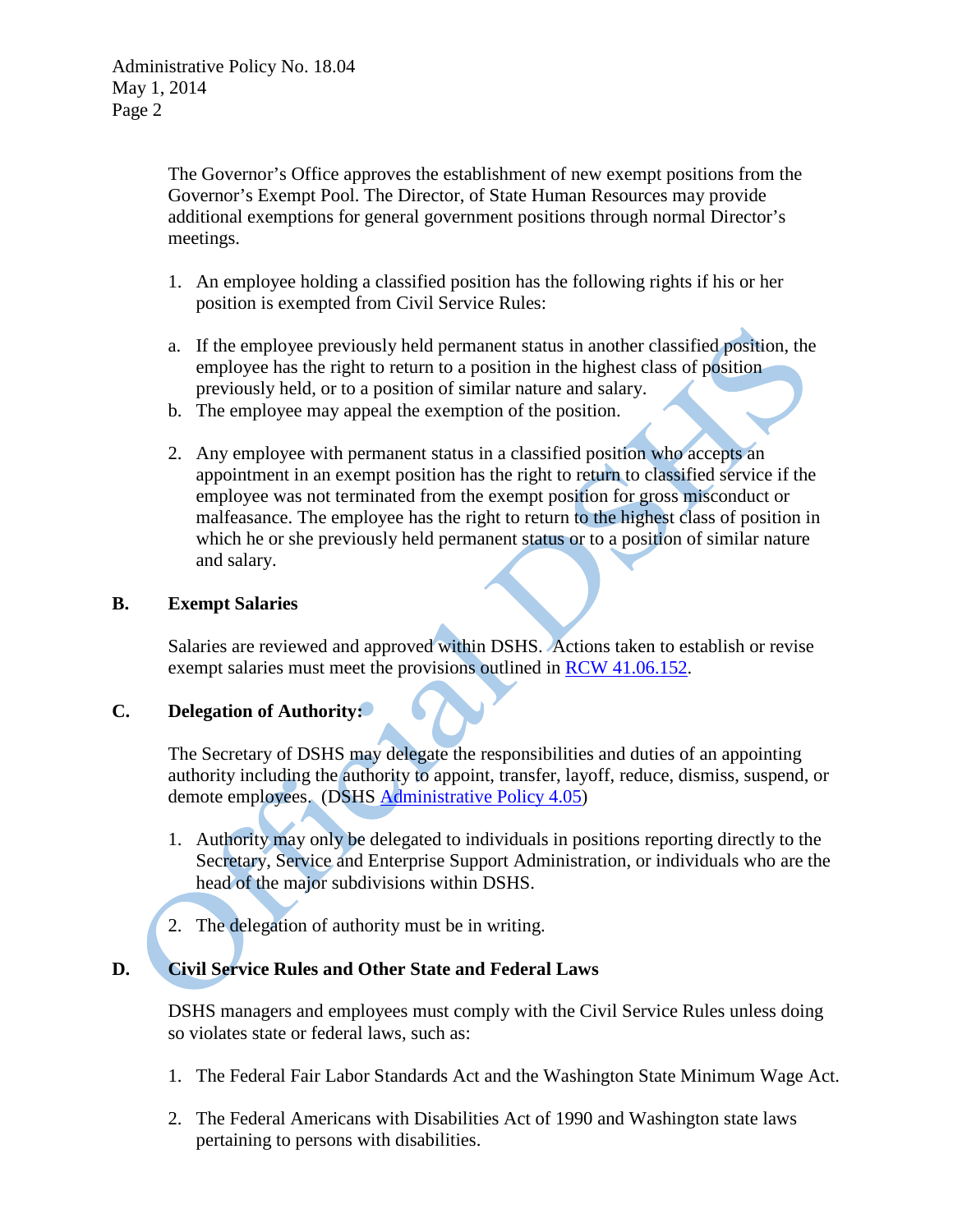Administrative Policy No. 18.04 May 1, 2014 Page 3

### **E. Providing Notice to Employees**

Civil Service Rules require an applicant, candidate, employee, or employer to receive notice. The notice must be provided by personal delivery, United States mail, or by telephone facsimile transmission with same-day mailing of copies. Specific rules requiring notice also allow alternative methods of providing notice such as electronic mail ("e-mail"), state mail service, commercial parcel delivery, or campus mail service.

- 1. Service of Notice upon parties will be regarded as completed when one of the following has been completed:
	- a. When personal delivery has been accomplished.
	- b. The notice is deposited in the United States mail, properly stamped and addressed.
	- c. Upon production by telephone facsimile transmission of confirmation of transmission.

When a specific rule allows alternative methods of service, service upon parties will be regarded as completed when it is actually received by the party to which notice is being provided.

- 2. Exceptions to Service of Notice include:
	- a. An appointing authority may dismiss an employee effective immediately with pay in lieu of the fifteen (15) calendar days' notice period. The appointing authority must still provide written notice of the specific charge(s) and the employee's rights to appeal.
	- b. An appointing authority may dismiss an employee effective immediately without pay in lieu of the fifteen (15) calendar days' notice period if the appointing authority determines that continued employment of the employee jeopardizes the good of the service. The appointing authority must provide written notice of the immediate dismissal stating the reason(s) for dismissal, the reasons immediate action is necessary, and the employee's right to appeal.
	- c. In order to prevent hardship, delay, or for other good cause, the Personnel Resources Board may waive any of the procedural rules contained in [Chapter](http://apps.leg.wa.gov/WAC/default.aspx?cite=357-52) [357-52 WAC](http://apps.leg.wa.gov/WAC/default.aspx?cite=357-52) for any party not represented by legal counsel.

### **F. Computing Time**

Whenever a period of time is mentioned in this policy, the period must be computed by excluding the first day of the period and including the last day, unless a specific civil service rule states something different. If the last day is a Saturday, Sunday, or holiday, the time period ends on the next business day, unless that Saturday, Sunday, or holiday is a regularly scheduled work day for the employee to whom notice is being provided.